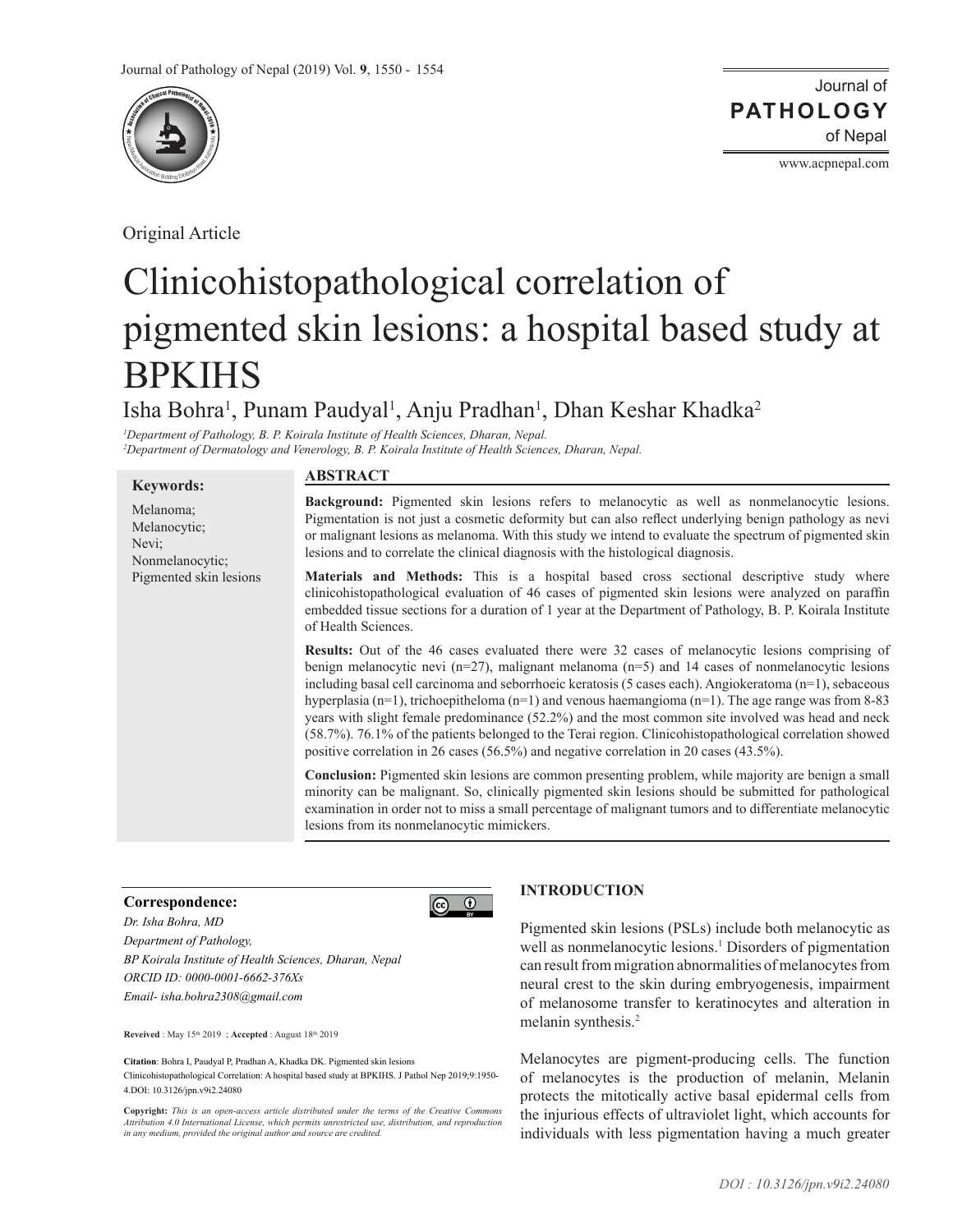risk of sunburn and developing cutaneous malignancies like squamous cell carcinoma, basal cell carcinoma, and melanoma.3

Pigmentation is not just a cosmetic deformity causing psychosocial upset but can also reflect underlying pathology as nevi and other benign pigmented lesions are important precursor of malignant melanoma.<sup>1</sup>

Melanocytic proliferations are composed of one or more of three related cell types; melanocytes, nevus cells or melanoma cells, each of which may be in epidermis or dermis and occasionally in subcutis. Benign tumors of nevus cells are called melanocytic nevi, while malignant tumors are called malignant melanoma.<sup>4</sup>

Melanoma accounts for about 5% of all skin cancers but, according to American Cancer Society, causes 77% of all skin cancer related deaths. As per the 2008, United States cancer statistics showed that melanoma of the skin was the fifth most common cancer in men and the seventh most common cancer in women. As per the 2005 – 2009 data, the age adjusted incidence rate for cutaneous melanoma is 21.0 per 100,000 per year.<sup>5</sup>

Many nonmelanocytic skin lesions have pigmented variants that can defy clinical recognition and mimic clinically melanocytic lesions including malignant melanoma, such mimickers include seborrhoeic keratosis, basal cell carcinoma, actinic keratosis, dermatofibrosarcoma protuberans, lichen planus pigmentosus. Histopathological examination helps to confirm/refute the clinical diagnosis and helps in treatment of patients with PSLs.<sup>6</sup> With this study, we intend to evaluate the spectrum of PSLs and to correlate the clinical diagnosis with the histological diagnosis.

## **MATERIALS AND METHODS**

A hospital based cross sectional descriptive study spanning over a period of 1 year, from July 2015 to June 2016, was carried out at the Department of Pathology, B. P. Koirala Institute of Health Sciences (BPKIHS). A total of 46 patients of all age groups having PSL clinically and/ or confirmed by histopathology were included in the study. PSLs were analysed considering the histologic type, anatomic location, tumor type, along with age, sex and geographical distribution of the patient. Patient or patient party who fail to give consent or history with inflammatory, infectious, metabolic and endocrine lesions are excluded from the study.

For histopathological examination, Hematoxylin and Eosin stained formalin fixed paraffin embedded tissue sections were examined. Special stains were performed whenever necessary (Masson Fontana and Melanin bleach). All the Ethical clearance was obtained from Institutional Review Committee, BPKIHS. (Acd/374/'072/'073) The collected data was entered in Microsoft Office Excel 2007 software. Data analysis was done by using SPSS (Statistical Package for Social Sciences) 11.5 versions. The study considered 95% confidence interval. Population enumeration was used for sampling technique.

## **RESULTS**

Histopathological study of 46 cases of PSLs were evaluated where maximum cases encountered was benign melanocytic nevi (27), malignant melanoma, basal cell carcinoma and seborrhoeic keratosis were found in equal frequency (5 cases each). Angiokeratoma (1), sebaceous hyperplasia (1), trichoepitheloma (1) and venous haemangioma (1) were the lesions which did not contribute to a significant proportion.

In the study population, the age ranged from  $8 - 83$  years. Benign melanocytic nevi was seen most commonly in the age group 20-40 years (n=15, 55.60%). All the cases (5 each) of malignant melanoma, pigmented BCC and seborrhoeic keratosis were seen in patient more than 40 years of age. In the current study 52.2% were female and 47.8% were male.

Most common site involved was head and neck (n=27, 58.7%), followed by trunk (n=11, 23.9%), lower limbs (n=7, 15.2%) and upper limbs  $(n=1, 2.2)$ %. All the 5 cases of malignant melanoma were seen in lower limbs. Pigmented basal cell carcinoma (BCC) were seen in head and neck  $(n=4, 80\%)$  and only  $(n=1, 20\%)$  were seen in lower limb.

According to Geographic distribution majority of the patients (n=35, 76.1%) belonged to Terai region and remaining (n=11, 23.9%) patients from Hilly regions.

| <b>Histopathological Diagnosis</b> | <b>Number of Cases %</b>   |          |  |
|------------------------------------|----------------------------|----------|--|
| Melanocytic                        | Malignant<br>Melanoma      | 5(10.9)  |  |
|                                    | Benign Melanocytic<br>Nevi | 27(58.7) |  |
| Non-Melanocytic                    | Pigmented BCC              | 5(10.9)  |  |
|                                    | Seborrhoeic<br>Keratosis   | 5(10.9)  |  |
|                                    | Angiokeratoma              | (2.2)    |  |
|                                    | Sebaceous<br>Hyperplasia   | 1(2.2)   |  |
|                                    | Trichoepitheloma           | (2.2)    |  |
|                                    | Venous<br>Haemangioma      | 1(2.2)   |  |
|                                    | 46 (100)                   |          |  |

**Table 1: Histopathological Diagnosis of all pigmented**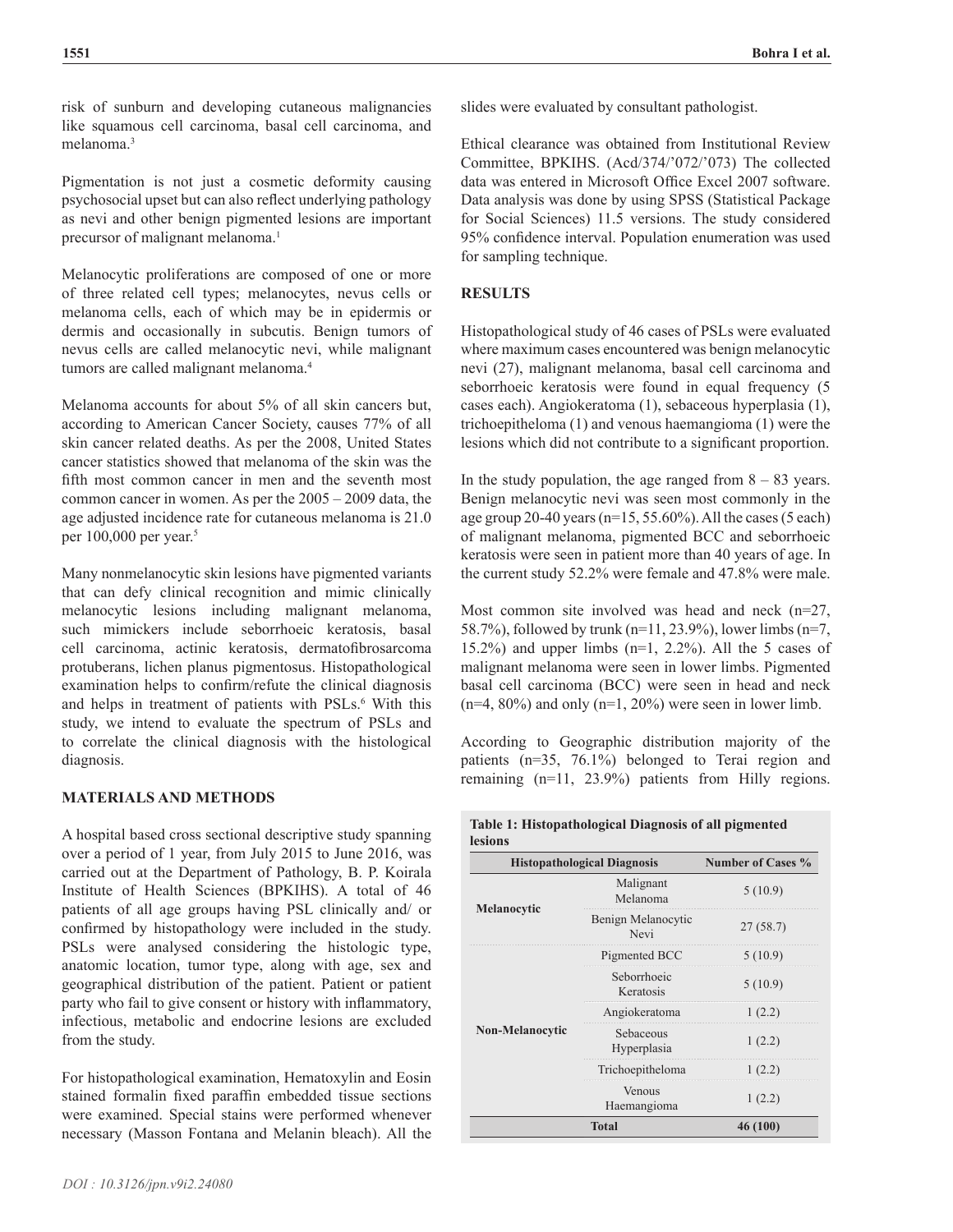|                                | <b>No. of Case</b> | <b>Histopathological Diagnosis</b> |                                                                                                                                                                      |  |
|--------------------------------|--------------------|------------------------------------|----------------------------------------------------------------------------------------------------------------------------------------------------------------------|--|
| <b>Clinical Diagnosis</b>      |                    | <b>Consistent</b>                  | Inconsistent                                                                                                                                                         |  |
| <b>Malignant Melanoma</b>      | $7(15.22\%)$       | $5(10.87\%)$                       | Pigmented BCC* $(n=2)$                                                                                                                                               |  |
| <b>Benign Melanocytic Nevi</b> | 28(60.87%)         | $19(41.30\%)$                      | Pigmented BCC $(n=2)$<br>Seborrhoeic Keratosis (n=3)<br>Angiokeratoma $(n=1)$<br>Sebaceous Hyperplasia (n=1)<br>Trichoepitheloma $(n=1)$<br>Venous Haemangioma (n=1) |  |
| <b>Seborrhoeic Keratosis</b>   | 5(10.87%)          | $2(4.35\%)$                        | Benign Melanocytic Nevi (n=2)<br>Pigmented BCC $(n=1)$                                                                                                               |  |
| <b>Dermatofibroma</b>          | 2(4.35%)           |                                    | Benign Melanocytic Nevi (n=2)                                                                                                                                        |  |
| <b>Pilar Cyst</b>              | 1(2.17%)           | $\overline{\phantom{a}}$           | Benign Melanocytic Nevi (n=1)                                                                                                                                        |  |
| <b>Neurofibroma</b>            | 1(2.17%)           | $\qquad \qquad \blacksquare$       | Benign Melanocytic Nevi (n=1)                                                                                                                                        |  |
| Papilloma                      | 2(4.35%)           |                                    | Benign Melanocytic Nevi (n=2)                                                                                                                                        |  |
| <b>Total</b>                   | $46(100\%)$        | $26(56.5\%)$                       | $20(43.5\%)$                                                                                                                                                         |  |

*\*BCC- Basal cell carcinoma*

4 cases of malignant melanoma were from Terai region (80.00%) whereas only 1 case (20.00%) was from Hilly region. All the 5 cases of pigmented BCC were seen in patients from Terai region.

Among the total cases studied, 36 cases (78.3%) were benign whereas 10 cases (21.7%) were malignant. Among total studied cases, melanocytic lesions accounted for 69.6% cases whereas non melanocytic lesion comprised of 30.4% of cases. (Table 1)

Among all the 27 cases of benign melanocytic nevi, 14 cases were intradermal, 10 cases were compound and there was 1 case each of congenital melanocytic nevi, halo nevus and nevus of Ito.

In this study an analysis of the clinical diagnosis with the histopathological diagnosis revealed a positive correlation in 26 cases (56.5%) and negative correlation in 20 cases (43.5%) (Table 2).

The present study included 5 cases of malignant melanoma. Clarks grading of malignant melanoma revealed grade 4 and 5 tumor in 40% cases each, while grade 2 was seen in 20% cases only.

Four cases showed Breslow's depth in stage 1 which predicts good prognosis while 1 case was in stage 2 which predicts bad prognosis. Patient with stage 2 Breslow in the study presented with metastasis to liver. Of the 5 cases of primary melanoma ulcer was reported in 3 cases.

### **DISCUSSION**

In this study we studied the spectrum of pigmented skin lesions and their mimickers. Histopathologic examination serves as a complementary or a confirmative part of diagnosis.

The median age of patients in current study was found to be 42.5 years with malignant cases seen in older patients as compared to benign. Benign melanocytic nevi was seen most commonly in the age group 20-40 years which is concordant with study performed by Laishram R et al.<sup>7</sup> Malignant melanoma and pigmented BCC were seen in patients above 40 years of age which is similar to study by Dafe Forae G et al where majority of the malignant skin tumors occurred between the third to fifth decades and peak age for malignant melanoma was fifth decade.<sup>8</sup> Konrad P et al in his study found average age of 51 years for primary cutaneous melanoma.9

This study comprised of 47.8 % males and 52.2% females, showing slight female predominance, which is comparable to study done by Suvernakar et al<sup>1</sup>, Laishram R et al<sup>7</sup> and Leung K et al.<sup>10</sup> The higher number of lesions removed from female can be attributed to behavioral difference between male and female patient in seeking medical attention.<sup>10</sup> Kwok Y et al in their study on melanocytic nevi concluded, that majority of patients were women, which is similar to this study. $11$ 

There was considerable geographic variation in the incidence of PSLs where 76.1% patients belonged to Terai region and only 23.9% patients were from hilly region. This variation can be related to exposure to sunlight and the susceptibility of the population. In a study done by Harrison S et al on body-site distribution of melanocytic nevi in young Australian children they found that melanocytic nevi are distributed over the body in a way that implicates exposure to sunlight.12 Newton-Bishop JA et al and Boniol M et al in their study also concluded that sun-sensitive phenotypes and reported sunburn were associated with an increased risk of melanoma.13,14

The most common site involved in this study was head and neck (58.7%), followed by trunk (23.9%), lower limbs (15.2%) and upper limbs (2.2%) which is concordant with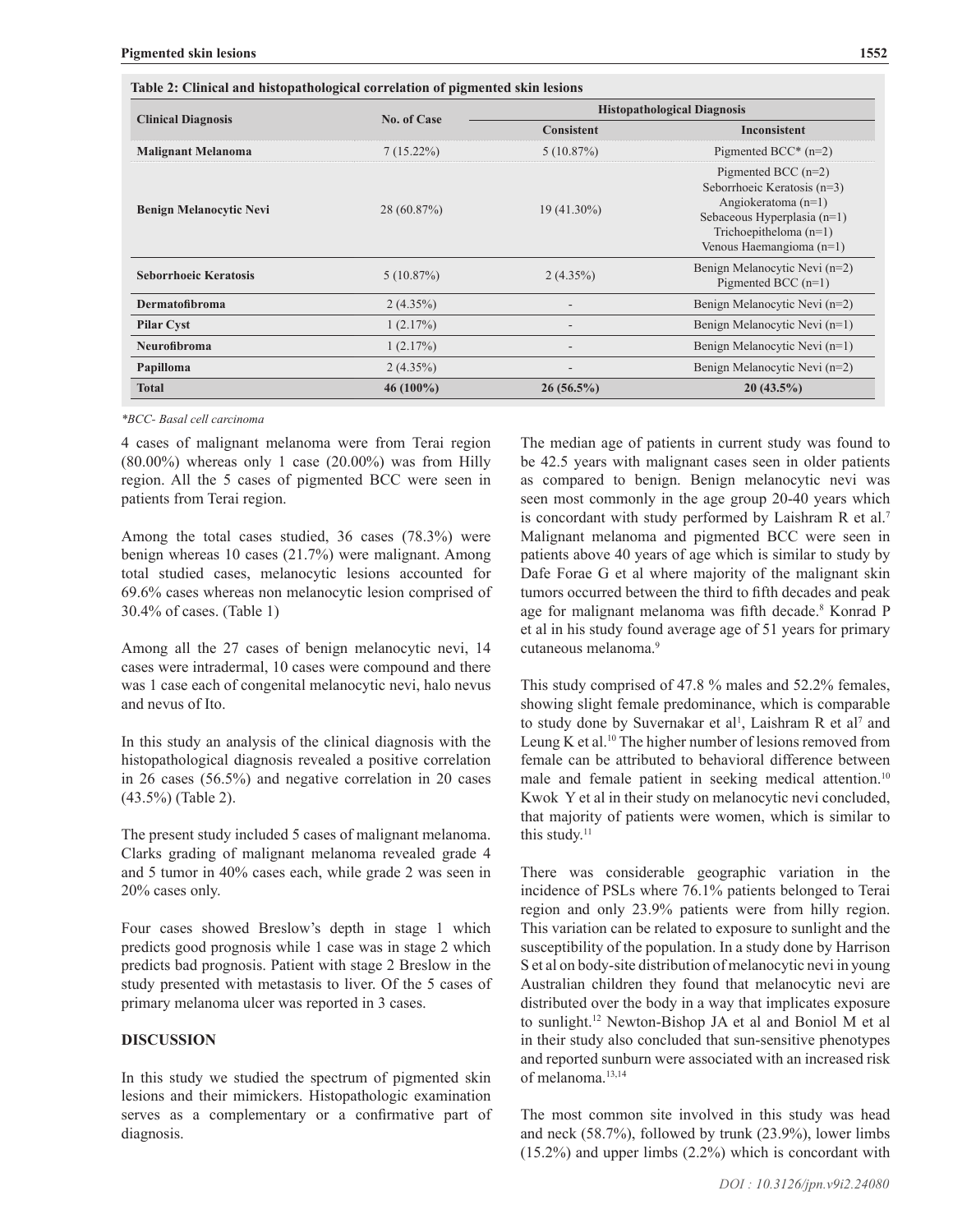|                     | ------ <sub>7</sub>                                    |                                                     |                                                     |                                                 |                                   |  |  |  |  |
|---------------------|--------------------------------------------------------|-----------------------------------------------------|-----------------------------------------------------|-------------------------------------------------|-----------------------------------|--|--|--|--|
| <b>Clarks Level</b> | <b>Hussein MR</b><br>et al <sup>20</sup><br>$(n = 21)$ | <b>Mukhopadhyay S</b><br>et $al^{20}$<br>$(n = 21)$ | <b>Konrad P</b><br>et al <sup>9</sup><br>$(n = 72)$ | Suvernakar S<br>et al <sup>1</sup><br>$(n = 5)$ | <b>Present Study</b><br>$(n = 5)$ |  |  |  |  |
|                     | --                                                     | 18.2%                                               | $29.2\%$                                            | --                                              |                                   |  |  |  |  |
|                     | $9.0\%$                                                | 18.2%                                               | 12.3%                                               |                                                 | $20.0\%$                          |  |  |  |  |
|                     | $14.0\%$                                               | $36.2\%$                                            | 32.3%                                               | $40.0\%$                                        |                                   |  |  |  |  |
|                     | 28.6%                                                  | $18.2\%$                                            | $26.0\%$                                            | $20.0\%$                                        | 40.0%                             |  |  |  |  |
|                     | $47.61\%$                                              | $19.0\%$                                            |                                                     | $40.0\%$                                        | $40.0\%$                          |  |  |  |  |

**Table 3: Comparison of Clark's grading of malignant melanoma**

the studies performed by Suvernakar S et al, Crasta J et al and Laishram R et al.<sup>1,6,7</sup> In a study performed by Valiukeviciene S et al, it was concluded that median densities of nevi was highest on the face which is similar to this study.<sup>15</sup> It was reported from Japan that 86% of skin melanomas were found in lower limbs and most of these were found in the sole which is comparable to this study where all the cases of malignant melanoma were seen in lower limbs.16 All the cases of BCC were seen in head and neck which is similar to study done by Kumar S et al where head and neck region was involved in 97.2% of cases.<sup>17</sup>

In this study, maximum cases were hyperpigmented 84.8%, however 15.2% were skin colored. The skin colored lesions included benign melanocytic nevi (n=6) and pigmented BCC (n=1). Hawsawi K et al reported a case where benign melanocytic nevi presented as solitary firm skin colored nodule, which was later confirmed on histopathology as nevi.18 According to literature benign melanocytic nevi can present as localized pigmented or non-pigmented lesions.4

In this study, the accuracy of diagnosing benign melanocytic nevi was found to be 63.04%, whereas accuracy in diagnosis of malignant melanoma was 95.65%. In a study done by Brochez L et al, overall there was 70% agreement on the diagnostic classification of benign melanocytic lesions. Brochez L et al also evaluated the inter-observer variation of 20 pathologists in the histological diagnosis of a randomly selected set of suspicious PSLs, by comparing their diagnoses to a reference diagnosis. Overall sensitivity for melanoma was 87%, ranging from 55% to 100% between the observers $19$ 

Increased awareness of melanoma among health professionals and the public has led to an increase in the number of biopsies of PSLs over time. In the case of melanoma, the pathologist evaluates some tumor characteristics which can affect prognosis and patient management, such as the Breslow thickness and the presence or absence of ulceration.<sup>19</sup>

Comparison of Clarks leveling of malignant melanoma of current study was done with those of studies performed by Suvernakar S et al, Konrad P et al, Hussein MR et al and Mukhopadhyay S et al. (Table 3).<sup>1,9,20,21</sup>

Of the 7 cases of melanoma diagnosed clinically only 5 were

*DOI : 10.3126/jpn.v9i2.24080*

confirmed microscopically. The remaining 2 inconsistent case was of pigmented BCC. There were 5 cases of pigmented basal cell carcinoma diagnosed on histology which had been clinically misdiagnosed as benign melanocytic nevi (n=2), melanoma (n=2) and seborrhoeic keratosis (n=1). Anderson W et al, in their study on 178 cases of malignant melanoma, had described 2 subsets of melanoma which defy clinical diagnosis, one of which is mistaken for basal cell carcinoma and the other with verrucous appearance is mistaken for seborrheic keratosis.22 In study done by Izikson L et al on prevalence of melanoma clinically resembling seborrheic keratosis melanoma was identified in 61 cases (0.66%) submitted for histological examination with a clinical diagnosis that included seborrheic keratosis.23

A total of 32 cases were confirmed to be melanocytic tumors histologically. Non-melanocytic skin lesions commonly diagnosed as melanocytic tumors clinically included seborrhoeic keratosis, pilar cyst, dermatofibroma, papilloma and neurofibroma. Crasta J et al reported basal cell carcinoma, seborrhoeic keratosis, actinic keratosis and dermatofibrosarcoma protuberans to be the common nonmelanocytic tumors that resemble melanocytic tumors.<sup>6</sup> In study done by Suvernakar S et al. the melanocytic group comprised of benign melanocytic nevi, dysplastic nevi and malignant melanoma while seborrhoeic keratosis, pigmented actinic keratosis and pigmented basal cell carcinoma comprised the non-melanocytic lesions.1 Leung K et al reported that non-melanocytic skin lesions commonly diagnosed as melanocytic tumors clinically included seborrheic keratosis, haematoma, skin tag, dermatofibroma, wart, basal cell carcinoma and inflammatory pigmentation.10 Curley RK et al reported an overall sensitivity (diagnostic accuracy) of 50% in clinically evaluating pigmented lesions.24 This emphasizes the importance and utility of histopathology in arriving at a conclusive diagnosis.

# **CONCLUSIONS**

PSLs are very common presenting problem, while majority are benign, a small minority can be malignant. Histopathological examination of clinically PSLs differentiates between melanocytic and nonmelanocytic lesions and identifies malignant tumours. Since early detection and treatment of lesions are crucial to decrease functional and cosmetic morbidity and costs,